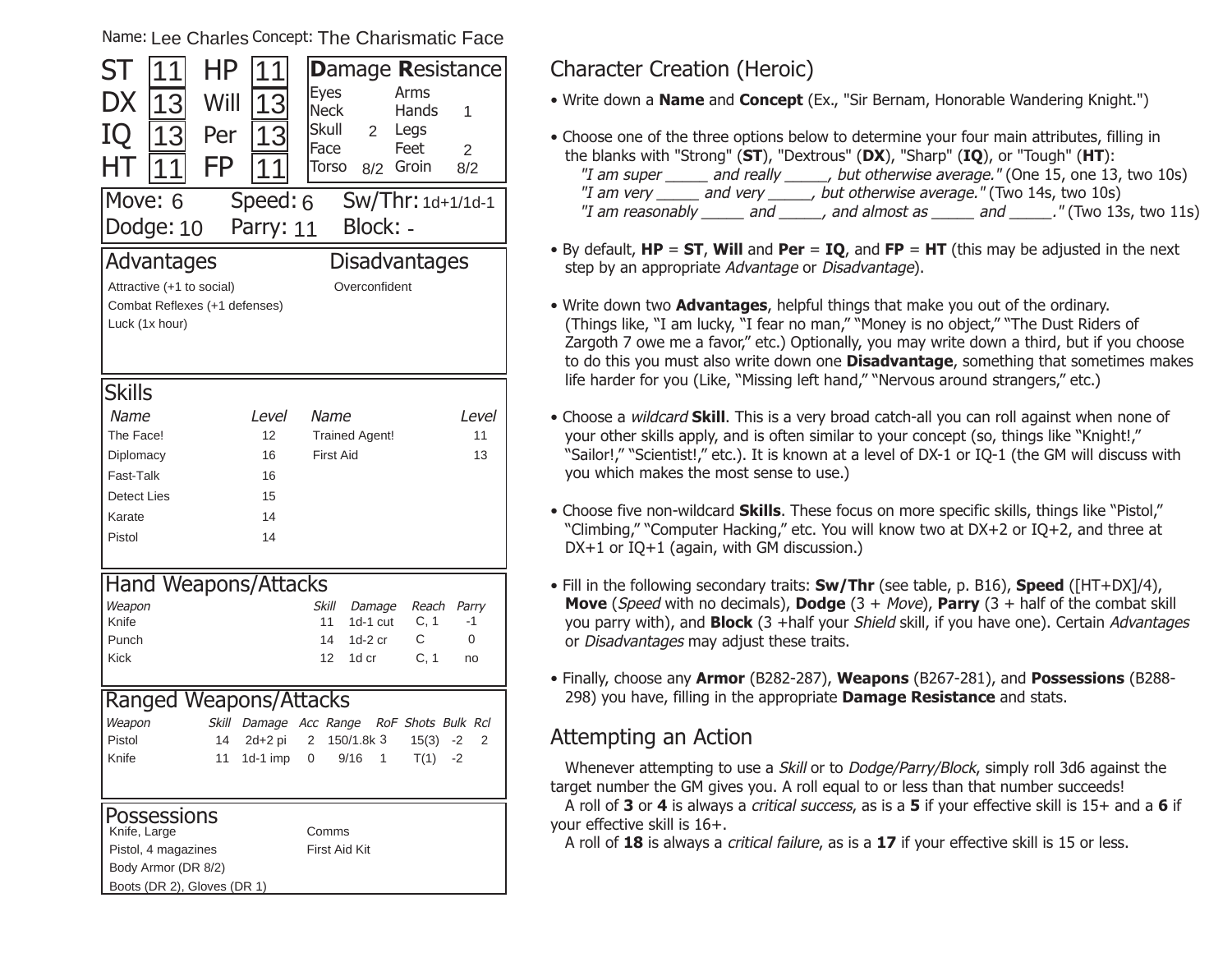| Name: Kal Sutter                                   |           | Concept: The Strong Hitter             |                          |
|----------------------------------------------------|-----------|----------------------------------------|--------------------------|
| HΡ<br>ST<br>$\overline{4}$                         | 14        |                                        | <b>Damage Resistance</b> |
| DX<br>Will<br>13                                   | 10        | <b>Eyes</b>                            | Arms                     |
|                                                    |           | <b>Neck</b><br>Skull<br>$\overline{2}$ | Hands<br>1<br>Legs       |
| IQ<br>10<br>Per                                    | 10        | Face                                   | Feet<br>$\overline{2}$   |
| FP                                                 |           | Torso<br>8/2                           | Groin<br>8/2             |
| Move: 6                                            | Speed: 6  |                                        | $Sw/Thr:$ 2d/1d          |
| Dodge: 10                                          | Parry: 11 | Block: -                               |                          |
| Advantages                                         |           | Disadvantages                          |                          |
| Combat Reflexes (+1 defenses)                      |           | <b>Bully</b>                           |                          |
| High Pain Threshold (no shock)                     |           | Callous                                |                          |
| Luck (1x hour)                                     |           |                                        |                          |
| Martial Artist (+1 unarmed skill                   |           |                                        |                          |
| +2 damage)                                         |           |                                        |                          |
| <b>Skills</b>                                      |           |                                        |                          |
| Name                                               | Level     | Name                                   | <i>Level</i>             |
| The Hitter!                                        | 12        | <b>Trained Agent!</b>                  | 11                       |
| Karate                                             | 16        | <b>First Aid</b>                       | 10                       |
| Wrestling                                          | 16        |                                        |                          |
| Knife                                              | 14        |                                        |                          |
| Pistol                                             | 14        |                                        |                          |
| Intimidation                                       | 11        |                                        |                          |
| Hand Weapons/Attacks                               |           |                                        |                          |
| Weapon                                             |           | Skill<br>Damage                        | Reach<br>Parry           |
| Knife                                              |           | 14<br>1d cut                           | C, 1<br>-1               |
| Punch                                              |           | 15<br>$1d+2$ cr                        | С<br>0                   |
| Kick                                               |           | 14<br>2d cr                            | C, 1<br>no               |
| <b>Ranged Weapons/Attacks</b>                      |           |                                        |                          |
| Weapon<br>Skill                                    |           | Damage Acc Range                       | RoF Shots Bulk Rcl       |
| Pistol<br>14                                       | 2d+2 pi   | 150/1.8k 3<br>2                        | $15(3) -2$<br>2          |
| Knife<br>14                                        | 1d imp    | 0<br>1<br>13/21                        | T(1)<br>-2               |
|                                                    |           |                                        |                          |
| Possessions                                        |           |                                        |                          |
| Knife, Large                                       |           | Comms                                  |                          |
| Pistol, 4 magazines                                |           | <b>First Aid Kit</b>                   |                          |
| Body Armor (DR 8/2)<br>Boots (DR 2), Gloves (DR 1) |           |                                        |                          |
|                                                    |           |                                        |                          |

# Character Creation (Heroic)

• Write down a **Name** and **Concept** (Ex., "Sir Bernam, Honorable Wandering Knight.")

- Choose one of the three options below to determine your four main attributes, filling in the blanks with "Strong" (**ST**), "Dextrous" (**DX**), "Sharp" (**IQ**), or "Tough" (**HT**): "I am super \_\_\_\_\_ and really \_\_\_\_\_, but otherwise average." (One 15, one 13, two 10s) "I am very \_\_\_\_\_\_ and very \_\_\_\_\_\_, but otherwise average." (Two 14s, two 10s) "I am reasonably \_\_\_\_\_\_ and \_\_\_\_\_\_, and almost as \_\_\_\_\_\_ and \_\_\_\_\_\_." (Two 13s, two 11s)
- By default, **HP** <sup>=</sup>**ST**, **Will** and **Per** <sup>=</sup>**IQ**, and **FP** <sup>=</sup>**HT** (this may be adjusted in the next step by an appropriate Advantage or Disadvantage).
- Write down two **Advantages**, helpful things that make you out of the ordinary. (Things like, "I am lucky, "I fear no man," "Money is no object," "The Dust Riders of Zargoth 7 owe me a favor," etc.) Optionally, you may write down a third, but if you choose to do this you must also write down one **Disadvantage**, something that sometimes makes life harder for you (Like, "Missing left hand," "Nervous around strangers," etc.)
- Choose a wildcard **Skill**. This is a very broad catch-all you can roll against when none of your other skills apply, and is often similar to your concept (so, things like "Knight!,"  "Sailor!," "Scientist!," etc.). It is known at a level of DX-1 or IO-1 (the GM will discuss with you which makes the most sense to use.)
- Choose five non-wildcard **Skills**. These focus on more specific skills, things like "Pistol," "Climbing," "Computer Hacking," etc. You will know two at DX+2 or IQ+2, and three at DX+1 or IQ+1 (again, with GM discussion.)
- Fill in the following secondary traits: **Sw/Thr** (see table, p. B16), **Speed** ([HT+DX]/4), **Move** (Speed with no decimals), **Dodge** (3 + Move), **Parry** (3 + half of the combat skill you parry with), and **Block** (3 +half your Shield skill, if you have one). Certain Advantages or Disadvantages may adjust these traits.
- Finally, choose any **Armor** (B282-287), **Weapons** (B267-281), and **Possessions** (B288- 298) you have, filling in the appropriate **Damage Resistance** and stats.

# Attempting an Action

Whenever attempting to use a *Skill* or to *Dodge/Parry/Block*, simply roll 3d6 against the target number the GM gives you. A roll equal to or less than that number succeeds!

A roll of **3** or **4** is always a critical success, as is a **5** if your effective skill is 15+ and a **6** if your effective skill is 16+.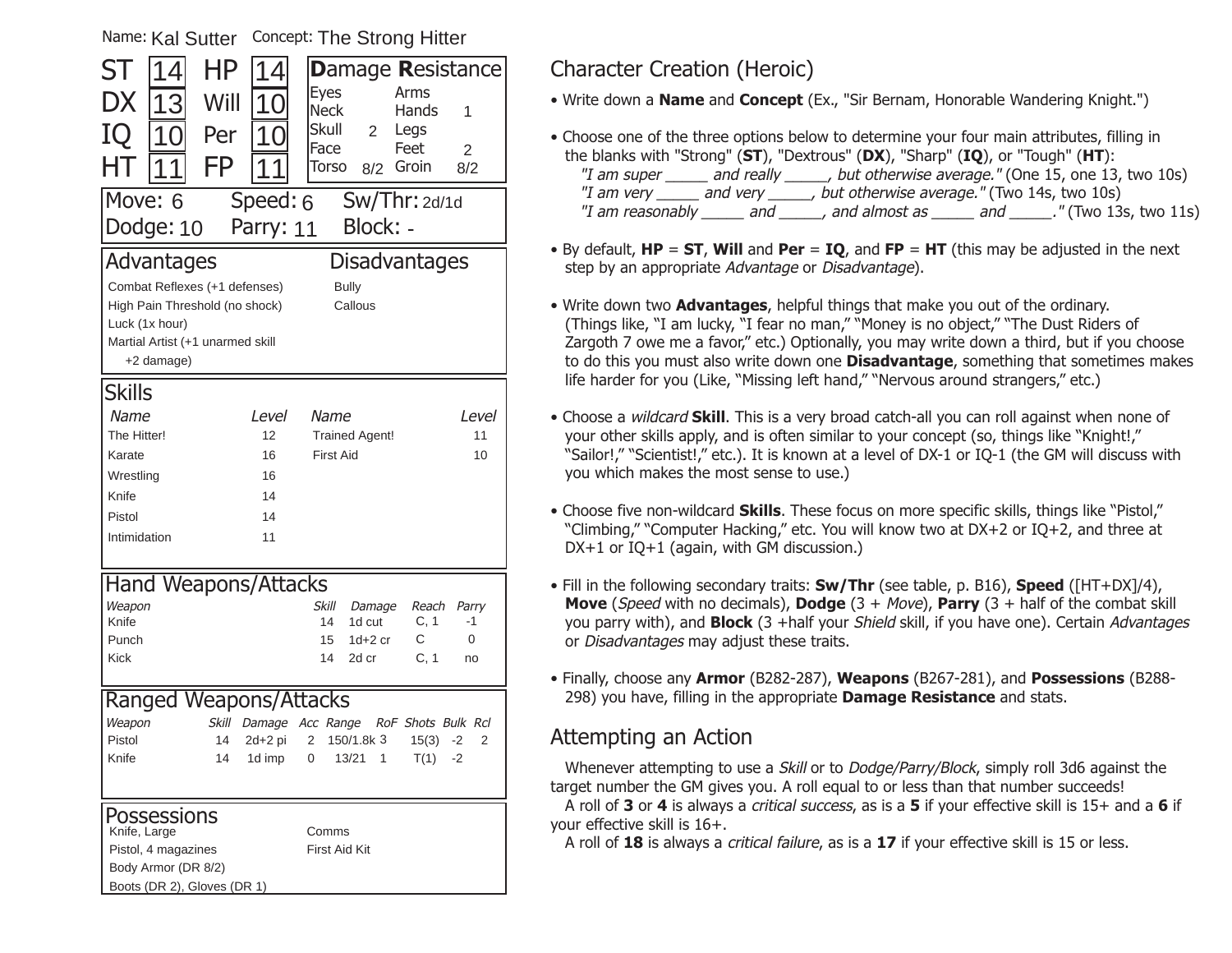Name: Marc Rifon <sup>Concept:</sup> The Sneaky Infiltrator

| 10l<br><b>Eyes</b><br>Arms<br>DX<br>Will                         | <b>Damage Resistance</b> |
|------------------------------------------------------------------|--------------------------|
|                                                                  |                          |
| 15<br>13<br><b>Neck</b><br>Hands<br>1                            |                          |
| Skull<br>2<br>Legs<br>IQ<br>Per<br>13<br>13                      |                          |
| Face<br>Feet<br>$\overline{2}$                                   |                          |
| FP<br>HТ<br>10<br>Groin<br>Torso<br>8/2<br>8/2                   |                          |
| Move: 6<br>Speed: 6.5 Sw/Thr: 1d/1d-2                            |                          |
| Block: -<br>Dodge: 10<br>Parry: 12                               |                          |
|                                                                  |                          |
| <b>Disadvantages</b><br>Advantages                               |                          |
| Acute Hearing (conditional +1)<br>Greedy                         |                          |
| Combat Reflexes (+1 defenses)                                    |                          |
| Luck (1x hour)                                                   |                          |
|                                                                  |                          |
|                                                                  |                          |
| <b>Skills</b>                                                    |                          |
| Name<br><i>Level</i><br>Name<br>Level                            |                          |
| The Infiltrator!<br>14<br><b>Trained Agent!</b>                  | 11                       |
| <b>First Aid</b><br><b>Stealth</b><br>17                         | 13                       |
| <b>Security Systems</b><br>15                                    |                          |
| <b>Forced Entry</b><br>16                                        |                          |
| Karate<br>16                                                     |                          |
| Pistol<br>16                                                     |                          |
|                                                                  |                          |
| <b>Hand Weapons/Attacks</b>                                      |                          |
| Weapon<br>Skill<br>Reach<br>Damage<br>Parry                      |                          |
| Knife<br>11<br>1d-2 cut<br>C, 1<br>-1                            |                          |
| Punch<br>$1d-2$ cr<br>С<br>16<br>0                               |                          |
| C, 1<br><b>Kick</b><br>1d cr<br>14<br>no                         |                          |
|                                                                  |                          |
| Ranged Weapons/Attacks                                           |                          |
| <b>Skill</b><br>Damage Acc Range<br>Weapon<br>RoF Shots Bulk Rcl |                          |
| Pistol<br>16<br>2d+2 pi<br>2 150/1.8k 3<br>15(3)<br>$-2$         | 2                        |
| Knife<br>11 1d-2 imp 0 8/15 1<br>$T(1) -2$                       |                          |
|                                                                  |                          |
| Possessions                                                      |                          |
|                                                                  |                          |
| Knife, Large<br>Comms                                            |                          |
| Pistol, 4 magazines<br>First Aid Kit                             |                          |
| Body Armor (DR 8/2)<br>Lockpicks (+1)                            |                          |

## Character Creation (Heroic)

• Write down a **Name** and **Concept** (Ex., "Sir Bernam, Honorable Wandering Knight.")

- Choose one of the three options below to determine your four main attributes, filling in the blanks with "Strong" (**ST**), "Dextrous" (**DX**), "Sharp" (**IQ**), or "Tough" (**HT**): "I am super \_\_\_\_\_ and really \_\_\_\_\_, but otherwise average." (One 15, one 13, two 10s) "I am very \_\_\_\_\_\_ and very \_\_\_\_\_\_, but otherwise average." (Two 14s, two 10s) "I am reasonably \_\_\_\_\_\_ and \_\_\_\_\_\_, and almost as \_\_\_\_\_\_ and \_\_\_\_\_\_." (Two 13s, two 11s)
- By default, **HP** <sup>=</sup>**ST**, **Will** and **Per** <sup>=</sup>**IQ**, and **FP** <sup>=</sup>**HT** (this may be adjusted in the next step by an appropriate Advantage or Disadvantage).
- Write down two **Advantages**, helpful things that make you out of the ordinary. (Things like, "I am lucky, "I fear no man," "Money is no object," "The Dust Riders of Zargoth 7 owe me a favor," etc.) Optionally, you may write down a third, but if you choose to do this you must also write down one **Disadvantage**, something that sometimes makes life harder for you (Like, "Missing left hand," "Nervous around strangers," etc.)
- Choose a wildcard **Skill**. This is a very broad catch-all you can roll against when none of your other skills apply, and is often similar to your concept (so, things like "Knight!,"  "Sailor!," "Scientist!," etc.). It is known at a level of DX-1 or IO-1 (the GM will discuss with you which makes the most sense to use.)
- Choose five non-wildcard **Skills**. These focus on more specific skills, things like "Pistol," "Climbing," "Computer Hacking," etc. You will know two at DX+2 or IQ+2, and three at DX+1 or IQ+1 (again, with GM discussion.)
- Fill in the following secondary traits: **Sw/Thr** (see table, p. B16), **Speed** ([HT+DX]/4), **Move** (Speed with no decimals), **Dodge** (3 + Move), **Parry** (3 + half of the combat skill you parry with), and **Block** (3 +half your Shield skill, if you have one). Certain Advantages or Disadvantages may adjust these traits.
- Finally, choose any **Armor** (B282-287), **Weapons** (B267-281), and **Possessions** (B288- 298) you have, filling in the appropriate **Damage Resistance** and stats.

# Attempting an Action

Whenever attempting to use a *Skill* or to *Dodge/Parry/Block*, simply roll 3d6 against the target number the GM gives you. A roll equal to or less than that number succeeds!

A roll of **3** or **4** is always a critical success, as is a **5** if your effective skill is 15+ and a **6** if your effective skill is 16+.